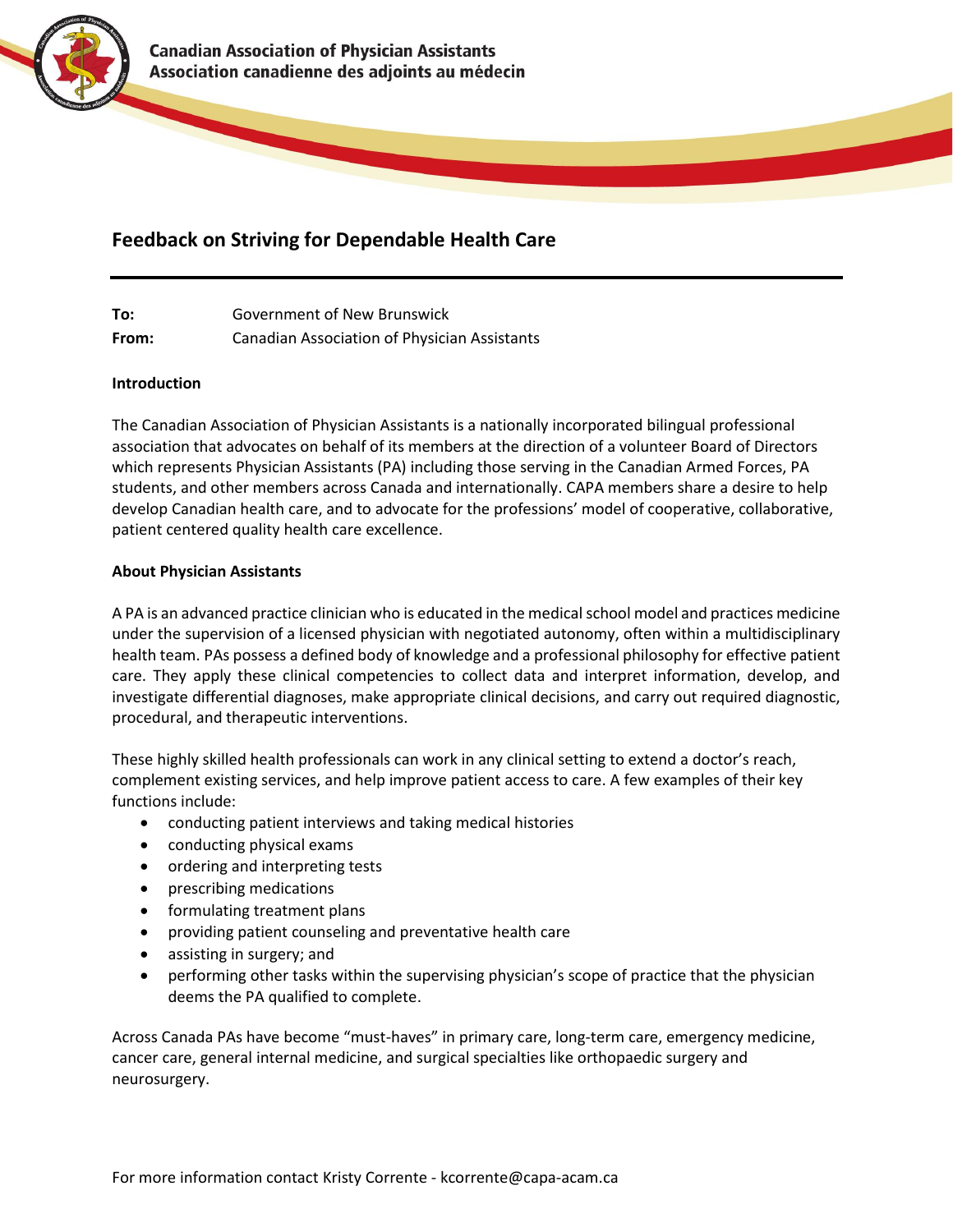## **PAs in New Brunswick**

Currently, there are two PAs that work in the province, both in the Emergency Department at the Dr. Everett Chalmers Hospital in Fredericton, however there is capacity to have significantly more working in the health care system.

**Feedback on how expanding on the use of PAs, will better equip your government to fulfill the objectives outlined in your policy paper and achieve your vision of a dependable health care system:**

## Objective 1: Optimize Population Health and Well-Being

A key function of a PA is patient counseling and preventative health care, including the ability to manage chronic disease thus resulting in decreased hospitalizations.

## Objective 2: Provide Quality, Patient-Centred Care

PAs reduce wait times in primary, emergency, and surgical care. Adding PAs to primary care teams means many doctors can offer more same-day appointments. PAs also improve access to care in rural and remote communities.

In emergency rooms, PAs help overstretched doctors, fast-track less complex patients, and bring down key benchmarks like the 'leave without being seen rate' and 'initial practitioner assessment time'.

PAs also drive efficiencies by providing crucial support in long-term care, surgical suites and cancer centres, enabling physicians to have a better work-life balance.

### Objective 3: Improve Addiction and Mental Health Outcomes

PAs increase access to mental health services by counselling patients and writing prescriptions. They can also initiate psychiatric referrals, allowing for a better bridge between the patient, physician, and psychiatrist.

## Objective 4: Improve the Care and Service Experience of our Seniors

PAs improve care for seniors in long-term care by improving key quality benchmarks such as reducing hospital admissions. With PAs onsite and spending more time with residents, they can perform medication reviews, teach Residents skills, and identify those who may potentially benefit from a reduced number of prescriptions.

### Objective 5: Provide Innovative Care Using Digital Technologies

Since the pandemic, PAs are increasingly working in virtual care clinics. PAs are experienced with E-Consults and through this service the PA can consult with a specialist virtually.

### Objective 6: Maintain and Invest in Facilities, Technology and Equipment